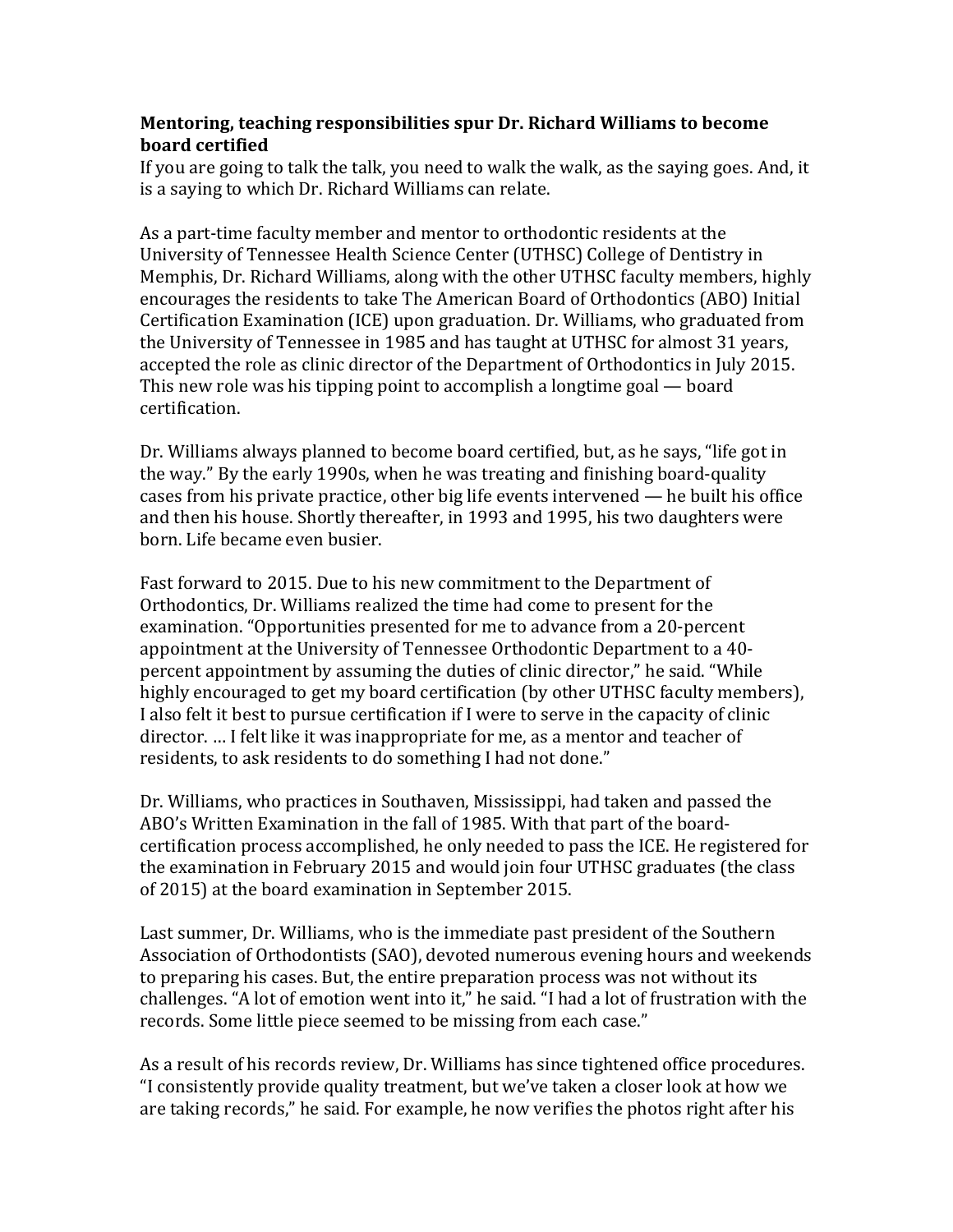staff members take them. "We are making sure we have the information on the front end now."

Then, going into the examination, he had thoughts of "what if, as a 58-year-old doctor … what if my students pass and I don't? I had some apprehension, but I enjoyed the process once I was ready. I felt much better once I sent in the six cases," he said.

In the end, and to their great relief, Dr. Williams and his former students passed the examination. "I have a unique sense of camaraderie with the four graduates," Dr. Williams said. "One almost backed out (due to other commitments), but I have a strong relationship with him and mentored him through it. … It was a nice sense of accomplishment when we finished, and it was an even greater sense of accomplishment once we passed. We gave each other high-fives from a distance. We communicated by text."

Dr. Eladio DeLeon Jr., the immediate past president of the ABO, appreciates the tenacity and resolve of orthodontists who take the board examination after they have been in practice for many years. Dr. DeLeon had been encouraging Dr. Williams to take the examination for some time, but was unaware that Dr. Williams would be at the September 2015 examination. When Dr. DeLeon greeted the orthodontists in attendance for that examination, he immediately noticed a tall distinguished gentleman at the back of the room. "I was pleasantly overwhelmed and momentarily dazed when I realized it was a respected friend and leader of our profession," he said. "I immediately admired his resolve in stepping up to take this challenge. He had so much more on the line as he was president-elect of the SAO and the new clinic director at the University of Tennessee.

"With this in mind, I was thrilled to see Dr. Williams in attendance and anxious for him to do well, but, in fairness to all the other candidates, I had to control my emotions. I knew that I could not reach out or acknowledge his presence. I, as well as the Board, had to treat him just like the other candidates. Fortunately, he had an outstanding outcome, and he is now board certified and president of the SAO. Dr. Williams leads by example, and, in my opinion, for him to achieve this goal of board certification is a wonderful example for his colleagues, alumni and residents. His residents, the University of Tennessee, the SAO and our profession are fortunate to have him join the academic ranks as a board-certified orthodontist."

Back at UTHSC, Dr. Williams is applying his exam experience when he mentors the residents. "Just having gone through it (board certification) has given me a unique insight to mentor them," he said.

The residents are required to start and finish a minimum of 48 cases in order to graduate from the three-year program, and all the cases must be prepared to board standards. The residents also present 20 of the cases as if they were submitting them for the Initial Clinical Examination.